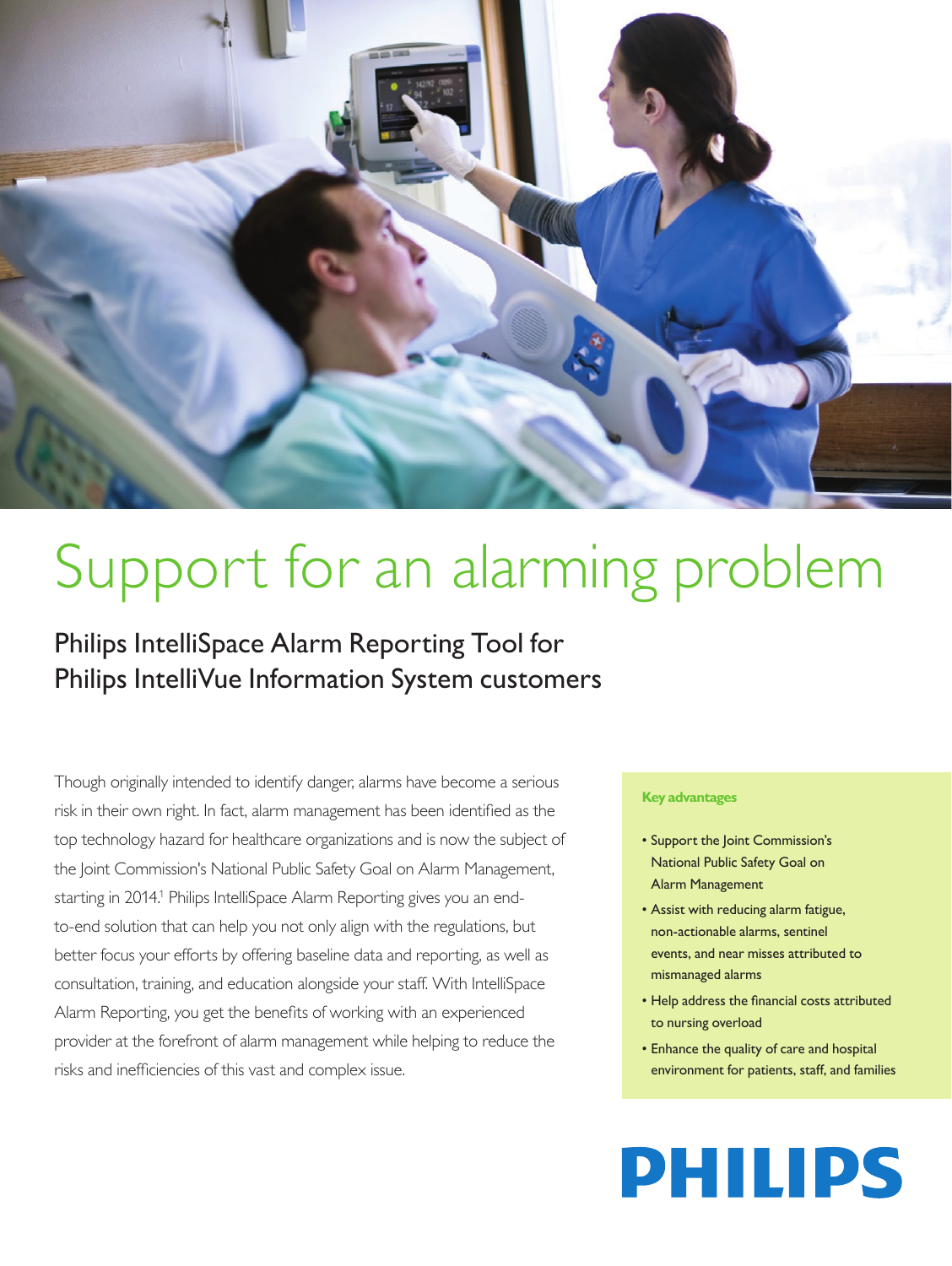# With you every step of the way

Philips IntelliSpace Alarm Reporting offers you an all-in-one option that tackles both sides of the situation.

- Easy to implement, with reports developed using best practices gained from years of alarm management expertise
- Experienced clinical specialists to both analyze the information and provide education and training for your team to do the same
- Consultation to help set up protocols tailored to your organization, using insights gleaned from your individual patient population



### **A wealth of reasons for reform**

If it is true that nurses are spending time responding to alarms that are not clinically relevant, then it would be reasonable to believe that spending of nursing salaries, training and benefits is consumed by non-actionable alarms. It is clear that false-positive alarms can absorb millions of dollars of nursing time.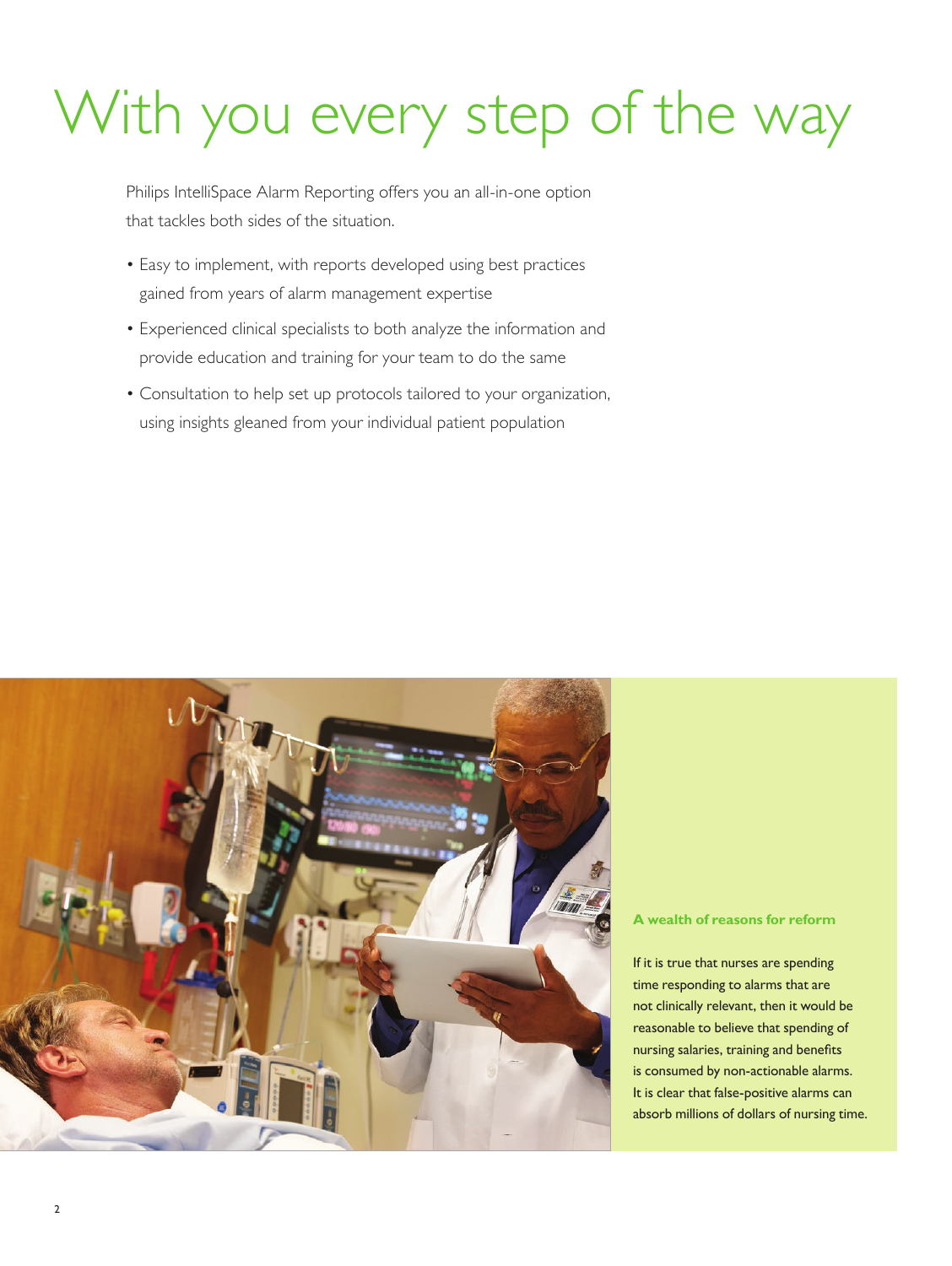## A leader in clinical informatics

Philips IntelliSpace Alarm Reporting Tool is part of the clinical informatics portfolio that includes Philips IntelliVue Information Center (PIIC and PIIC iX) and IntelliVue Patient Monitoring. When used with PIIC, your organization reaps the rewards of an end-to-end alarm reporting and alert communications solution to help enhance your clinical workflow and quality of care.

### **An expert consulting team**

By working with Philips, you get access to a highly experienced team of clinical specialists to help decipher the story behind your data. Philips Healthcare Transformation Services provides strategic department-wide, enterprise-wide, and vendor-independent noise and alarm management consulting services to help you reach your noise reduction and improved alarm management goals. We take a holistic approach to assess your alarm and noise levels and performance metrics, and then help develop an alarm management strategy, work with your team to implement change activities, and monitor results.

In addition to their expertise at the bedside and with Philips equipment and alarm management fundamentals, our team of tenured critical care RNs have a deep understanding of proprietary algorithms, configurations, and clinical workflow, and have gathered a wealth of insight through both education and clinical experience in the field.

## The consultation process:

## **Track and gather alarm data and inventory**

Collect baseline data for 30 days and pull into reports, training your staff along the way

## **Analyze the results**

Review reports to find trends and identify alarm reduction opportunities

**Analyze again and modify strategy**

Consult with your team to repeat the process and refine strategy

## **Set up strategies for success**

Provide observations and make suggested changes and workflow improvements